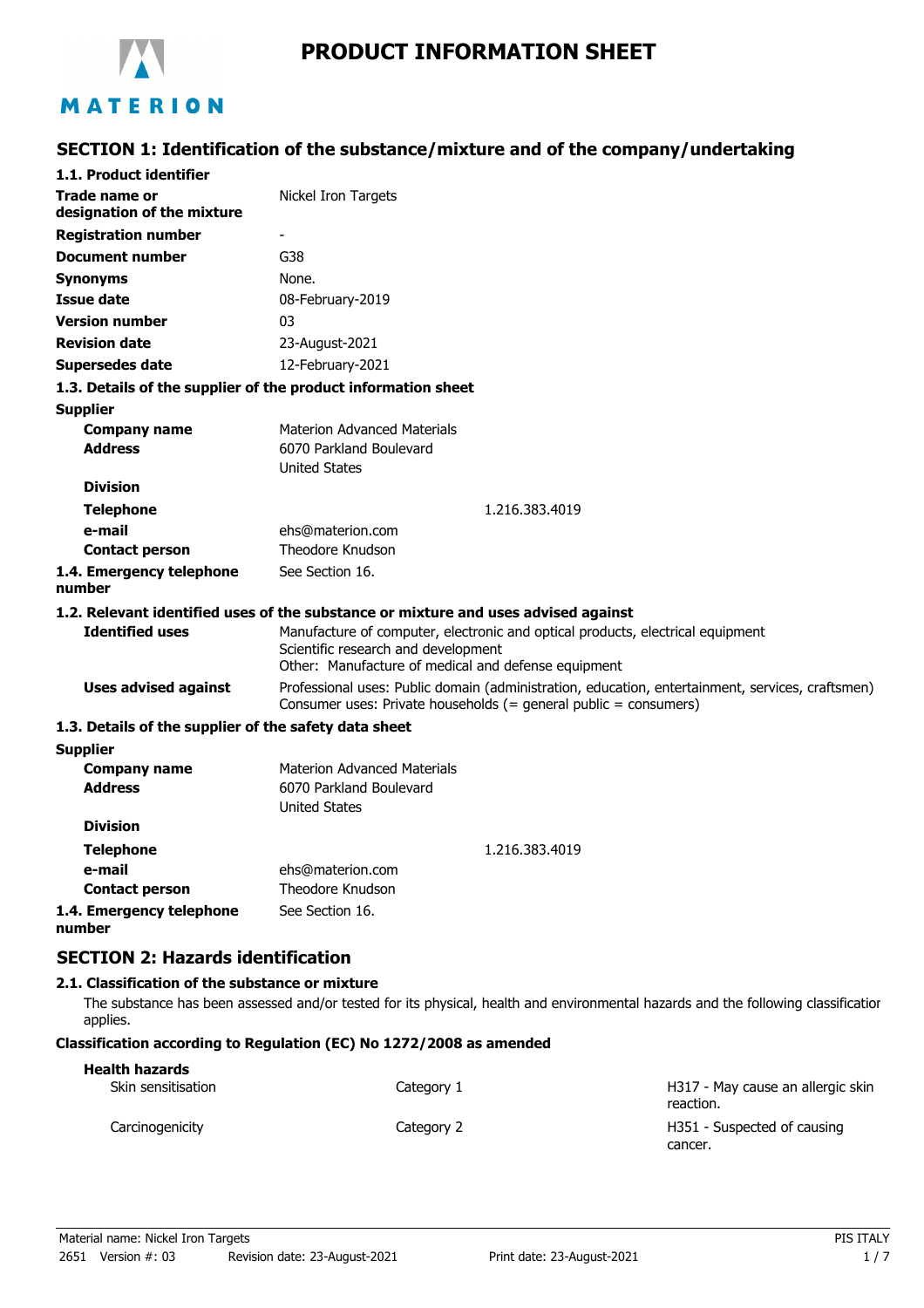| Specific target organ toxicity - repeated<br>exposure        |                                             | Category 1 (Respiratory system)                                                                                                                                                                                                                                                                                                                                                                                                                                 | H372 - Causes damage to organs<br>(respiratory system) through<br>prolonged or repeated exposure by<br>inhalation. |
|--------------------------------------------------------------|---------------------------------------------|-----------------------------------------------------------------------------------------------------------------------------------------------------------------------------------------------------------------------------------------------------------------------------------------------------------------------------------------------------------------------------------------------------------------------------------------------------------------|--------------------------------------------------------------------------------------------------------------------|
| <b>Hazard summary</b>                                        |                                             | May cause an allergic skin reaction. Suspected of causing cancer. Causes damage to organs<br>through prolonged or repeated exposure.                                                                                                                                                                                                                                                                                                                            |                                                                                                                    |
| 2.2. Label elements                                          |                                             |                                                                                                                                                                                                                                                                                                                                                                                                                                                                 |                                                                                                                    |
| Label according to Regulation (EC) No. 1272/2008 as amended  |                                             |                                                                                                                                                                                                                                                                                                                                                                                                                                                                 |                                                                                                                    |
| <b>Contains:</b>                                             |                                             | Iron, NICKEL POWDER; [PARTICLE DIAMETER < 1MM]                                                                                                                                                                                                                                                                                                                                                                                                                  |                                                                                                                    |
| <b>Hazard pictograms</b>                                     |                                             |                                                                                                                                                                                                                                                                                                                                                                                                                                                                 |                                                                                                                    |
| <b>Signal word</b>                                           | Danger                                      |                                                                                                                                                                                                                                                                                                                                                                                                                                                                 |                                                                                                                    |
| <b>Hazard statements</b>                                     |                                             |                                                                                                                                                                                                                                                                                                                                                                                                                                                                 |                                                                                                                    |
| H317<br>H351<br>H372                                         | Suspected of causing cancer.<br>inhalation. | May cause an allergic skin reaction.<br>Causes damage to organs (respiratory system) through prolonged or repeated exposure by                                                                                                                                                                                                                                                                                                                                  |                                                                                                                    |
| <b>Precautionary statements</b>                              |                                             |                                                                                                                                                                                                                                                                                                                                                                                                                                                                 |                                                                                                                    |
| <b>Prevention</b>                                            |                                             |                                                                                                                                                                                                                                                                                                                                                                                                                                                                 |                                                                                                                    |
| P201<br>P202<br>P260<br>P264<br>P270<br>P272<br>P273<br>P280 |                                             | Obtain special instructions before use.<br>Do not handle until all safety precautions have been read and understood.<br>Do not breathe dust/fume/gas/mist/vapours/spray.<br>Wash thoroughly after handling.<br>Do not eat, drink or smoke when using this product.<br>Contaminated work clothing should not be allowed out of the workplace.<br>Avoid release to the environment.<br>Wear protective gloves/protective clothing/eye protection/face protection. |                                                                                                                    |
| <b>Response</b>                                              |                                             |                                                                                                                                                                                                                                                                                                                                                                                                                                                                 |                                                                                                                    |
| $P302 + P350$<br>$P308 + P313$<br>$P362 + P364$              |                                             | If on skin: Wash with plenty of water.<br>If exposed or concerned: Get medical advice/attention.<br>Take off contaminated clothing and wash it before reuse.                                                                                                                                                                                                                                                                                                    |                                                                                                                    |
| <b>Storage</b>                                               |                                             |                                                                                                                                                                                                                                                                                                                                                                                                                                                                 |                                                                                                                    |
| P405                                                         | Store locked up.                            |                                                                                                                                                                                                                                                                                                                                                                                                                                                                 |                                                                                                                    |
| <b>Disposal</b>                                              |                                             |                                                                                                                                                                                                                                                                                                                                                                                                                                                                 |                                                                                                                    |
| P501                                                         |                                             | Dispose of contents/container in accordance with local/regional/national/international regulations.                                                                                                                                                                                                                                                                                                                                                             |                                                                                                                    |
| Supplemental label<br>information                            |                                             | For further information, please contact the Product Stewardship Department at +1.216.383.4019.                                                                                                                                                                                                                                                                                                                                                                  |                                                                                                                    |
| 2.3. Other hazards                                           |                                             | Not a PBT or vPvB substance or mixture.                                                                                                                                                                                                                                                                                                                                                                                                                         |                                                                                                                    |

# **SECTION 3: Composition/information on ingredients**

# **3.2. Mixtures**

# **General information**

| <b>Chemical name</b>                        | $\frac{0}{0}$                         | No.                          | CAS-No. / EC REACH Registration No. Index No.                                       | <b>Notes</b> |
|---------------------------------------------|---------------------------------------|------------------------------|-------------------------------------------------------------------------------------|--------------|
| NICKEL POWDER; [PARTICLE<br>DIAMETER < 1MM] | 75 - 85                               | 7440-02-0<br>$231 - 111 - 4$ | 01-2119438727-29-0049 028-002-00-7                                                  |              |
|                                             |                                       |                              | Classification: Skin Sens. 1; H317, STOT SE 3; H335, Carc. 2; H351, STOT RE 2; H373 | 7,S          |
| Iron                                        | $15 - 25$                             | 7439-89-6<br>231-096-4       |                                                                                     |              |
|                                             | <b>Classification: STOT RE 1;H372</b> |                              |                                                                                     |              |

## **SECTION 4: First aid measures**

**General information** If you feel unwell, seek medical advice (show the label where possible).

#### **4.1. Description of first aid measures Inhalation**

| Move to fresh air. Call a physician if symptoms develop or persist. |
|---------------------------------------------------------------------|
|---------------------------------------------------------------------|

**Skin contact** Wash off with soap and water. Get medical attention if irritation develops and persists.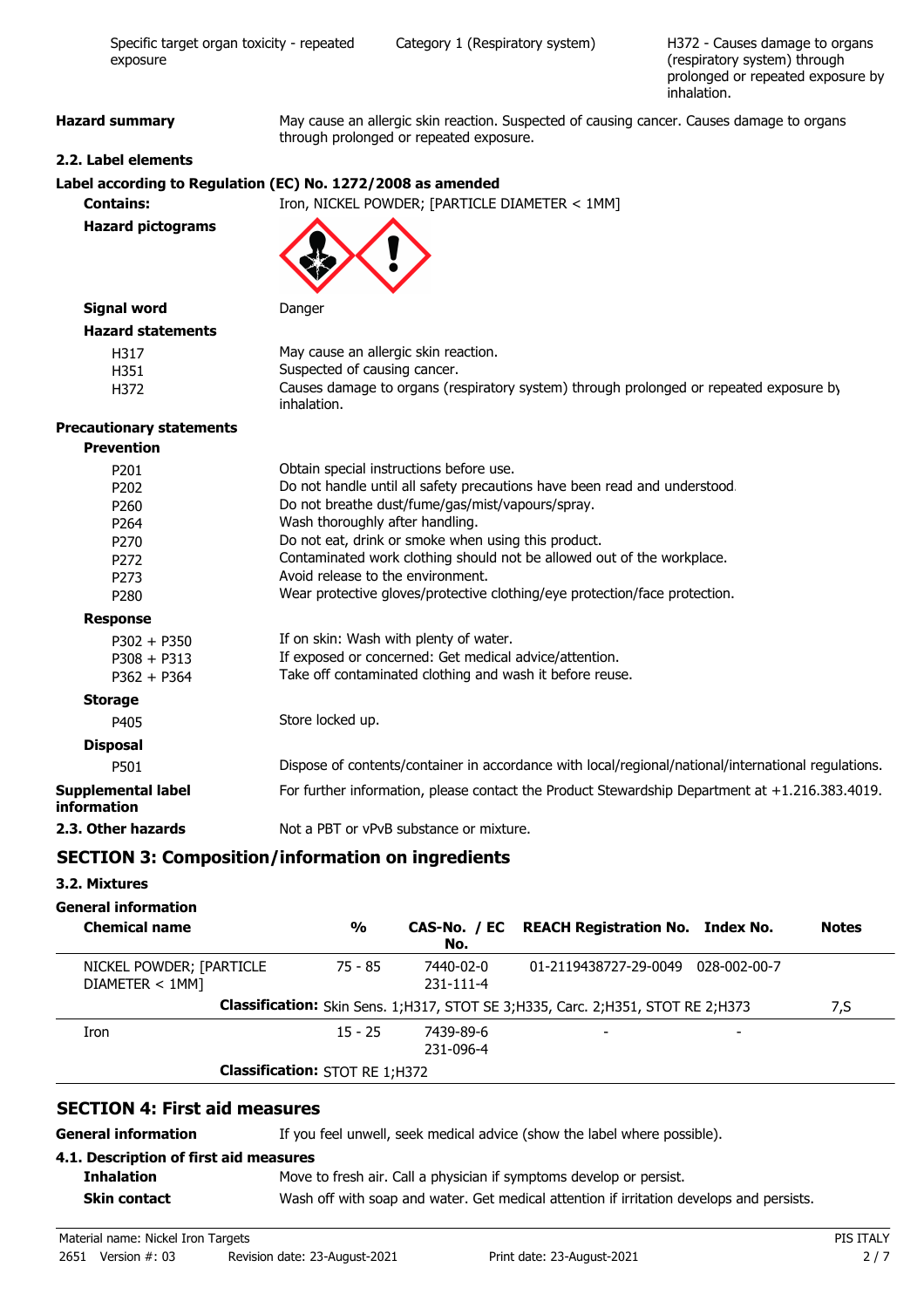| Eye contact<br><b>Ingestion</b><br>4.2. Most important<br>symptoms and effects, both<br>acute and delayed | Rinse with water. Get medical attention if irritation develops and persists.<br>Rinse mouth. Get medical attention if symptoms occur.<br>May cause an allergic skin reaction. |  |  |
|-----------------------------------------------------------------------------------------------------------|-------------------------------------------------------------------------------------------------------------------------------------------------------------------------------|--|--|
| 4.3. Indication of any<br>immediate medical attention<br>and special treatment<br>needed                  | Treat symptomatically.                                                                                                                                                        |  |  |
| <b>SECTION 5: Firefighting measures</b>                                                                   |                                                                                                                                                                               |  |  |
| <b>General fire hazards</b>                                                                               | No unusual fire or explosion hazards noted.                                                                                                                                   |  |  |
| 5.1. Extinguishing media<br><b>Suitable extinguishing</b><br>media                                        | Powder. Dry sand. Water Spray or Fog                                                                                                                                          |  |  |
| Unsuitable extinguishing<br>media                                                                         | Carbon dioxide (CO2).                                                                                                                                                         |  |  |
| 5.2. Special hazards arising<br>from the substance or<br>mixture                                          | No unusual fire or explosion hazards noted.                                                                                                                                   |  |  |
| 5.3. Advice for firefighters<br><b>Special protective</b><br>equipment for<br>firefighters                | Wear suitable protective equipment.                                                                                                                                           |  |  |
| <b>Special firefighting</b><br>procedures                                                                 | Move containers from fire area if you can do so without risk.                                                                                                                 |  |  |
| <b>Specific methods</b>                                                                                   | Use standard firefighting procedures and consider the hazards of other involved materials.                                                                                    |  |  |

## **SECTION 6: Accidental release measures**

#### **6.1. Personal precautions, protective equipment and emergency procedures**

| For non-emergency<br>personnel                               | Keep unnecessary personnel away. Wear appropriate protective equipment and clothing during<br>clean-up. For personal protection, see section 8 of the PIS. |
|--------------------------------------------------------------|------------------------------------------------------------------------------------------------------------------------------------------------------------|
| For emergency<br>responders                                  | Keep unnecessary personnel away. Use personal protection recommended in Section 8 of the PIS.                                                              |
| <b>6.2. Environmental</b><br>precautions                     | Avoid discharge into drains, water courses or onto the ground.                                                                                             |
| 6.3. Methods and material for<br>containment and cleaning up | Stop the flow of material, if this is without risk. For waste disposal, see section 13 of the PIS.                                                         |
| 6.4. Reference to other<br>sections                          | For personal protection, see section 8 of the PIS. For waste disposal, see section 13 of the PIS.                                                          |

# **SECTION 7: Handling and storage**

| 7.1. Precautions for safe<br>handling                                          | Do not handle until all safety precautions have been read and understood. Wear appropriate<br>personal protective equipment. Wash hands thoroughly after handling. |
|--------------------------------------------------------------------------------|--------------------------------------------------------------------------------------------------------------------------------------------------------------------|
| 7.2. Conditions for safe<br>storage, including any<br><i>incompatibilities</i> | Store locked up. Store away from incompatible materials (see Section 10 of the PIS).                                                                               |
| 7.3. Specific end use(s)                                                       | Not available.                                                                                                                                                     |

# **SECTION 8: Exposure controls/personal protection**

#### **8.1. Control parameters**

```
Italy. Occupational Exposure Limits
```

| <b>Components</b>                                              | <b>Type</b>                                                | <b>Value</b> | Form                |
|----------------------------------------------------------------|------------------------------------------------------------|--------------|---------------------|
| NICKEL POWDER;<br>[PARTICLE DIAMETER <<br>1MM] (CAS 7440-02-0) | <b>TWA</b>                                                 | $1,5$ mg/m3  | Inhalable fraction. |
| <b>Biological limit values</b>                                 | No biological exposure limits noted for the ingredient(s). |              |                     |
| <b>Recommended monitoring</b><br>procedures                    | Follow standard monitoring procedures.                     |              |                     |
| <b>Derived no effect levels</b><br>(DNELs)                     | Not available.                                             |              |                     |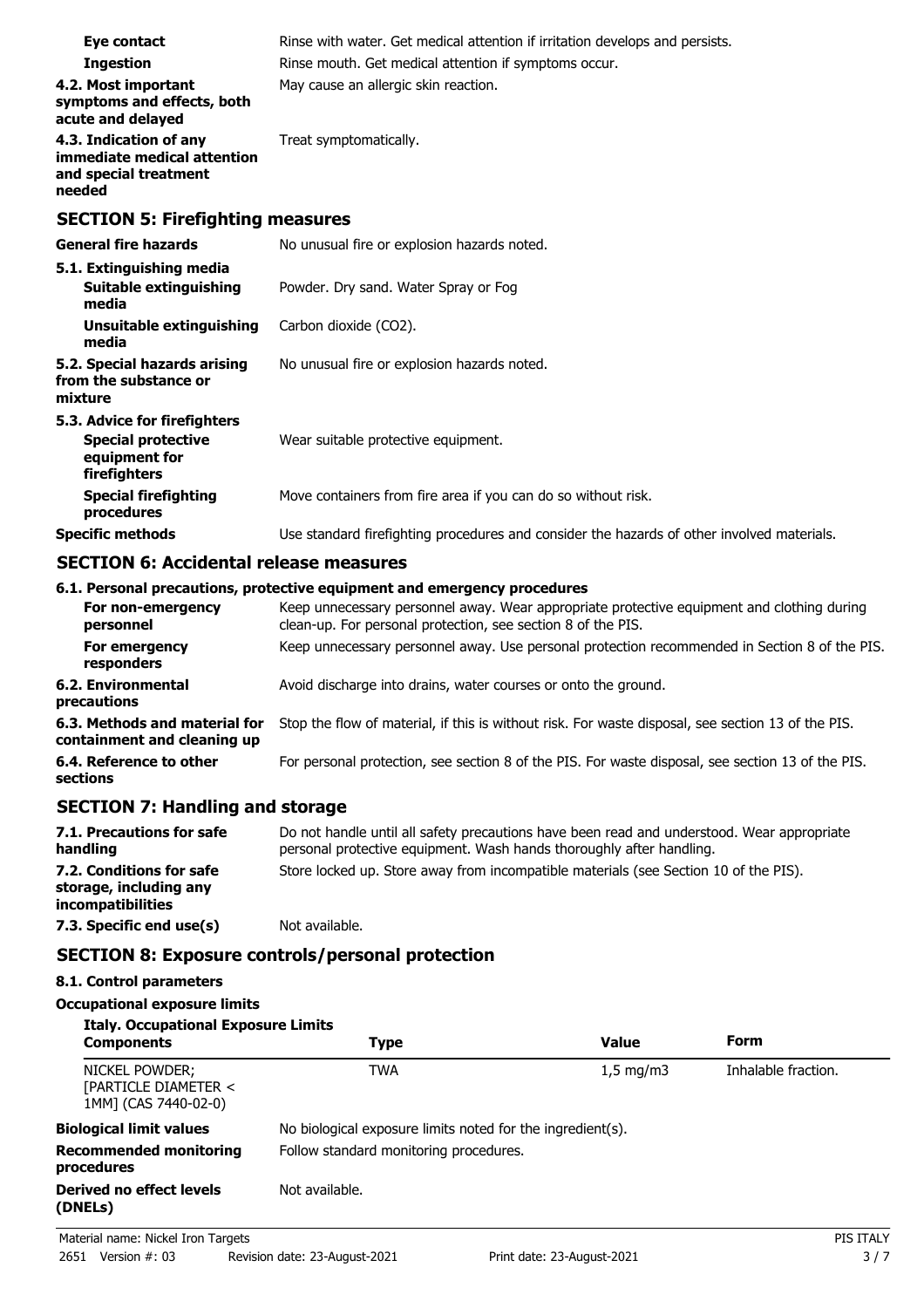| <b>Predicted no effect</b><br>concentrations (PNECs) | Not available.                                                                                                                                                                                                                                                                                                                                                     |
|------------------------------------------------------|--------------------------------------------------------------------------------------------------------------------------------------------------------------------------------------------------------------------------------------------------------------------------------------------------------------------------------------------------------------------|
| 8.2. Exposure controls                               |                                                                                                                                                                                                                                                                                                                                                                    |
| <b>Appropriate engineering</b><br>controls           | Good general ventilation should be used. Ventilation rates should be matched to conditions. If<br>applicable, use process enclosures, local exhaust ventilation, or other engineering controls to<br>maintain airborne levels below recommended exposure limits. If exposure limits have not been<br>established, maintain airborne levels to an acceptable level. |
|                                                      | Individual protection measures, such as personal protective equipment                                                                                                                                                                                                                                                                                              |
| <b>General information</b>                           | Use personal protective equipment as required. Personal protection equipment should be chosen<br>according to the CEN standards and in discussion with the supplier of the personal protective<br>equipment.                                                                                                                                                       |
| Eye/face protection                                  | If contact is likely, safety glasses with side shields are recommended.                                                                                                                                                                                                                                                                                            |
| <b>Skin protection</b>                               |                                                                                                                                                                                                                                                                                                                                                                    |
| - Hand protection                                    | Wear gloves to prevent metal cuts and skin abrasions during handling.                                                                                                                                                                                                                                                                                              |
| - Other                                              | Use personal protective equipment as required.                                                                                                                                                                                                                                                                                                                     |
| <b>Respiratory protection</b>                        | In case of inadequate ventilation, use respiratory protection.                                                                                                                                                                                                                                                                                                     |
| <b>Thermal hazards</b>                               | Wear appropriate thermal protective clothing, when necessary.                                                                                                                                                                                                                                                                                                      |
| <b>Hygiene measures</b>                              | Observe any medical surveillance requirements. Contaminated work clothing should not be allowed<br>out of the workplace.                                                                                                                                                                                                                                           |
| <b>Environmental exposure</b><br>controls            | Good general ventilation should be used. Ventilation rates should be matched to conditions. If<br>applicable, use process enclosures, local exhaust ventilation, or other engineering controls to<br>maintain airborne levels below recommended exposure limits. If exposure limits have not been<br>established, maintain airborne levels to an acceptable level. |

# **SECTION 9: Physical and chemical properties**

## **9.1. Information on basic physical and chemical properties**

| <b>Appearance</b>                                  |                                               |  |
|----------------------------------------------------|-----------------------------------------------|--|
| <b>Physical state</b>                              | Solid.                                        |  |
| Form                                               | Solid.                                        |  |
| Colour                                             | Grey metallic.                                |  |
| <b>Odour</b>                                       | None.                                         |  |
| <b>Odour threshold</b>                             | Not applicable.                               |  |
| рH                                                 | Not applicable.                               |  |
| <b>Melting point/freezing point</b>                | 1455 °C (2651 °F) estimated / Not applicable. |  |
| <b>Initial boiling point and</b><br>boiling range  | Not applicable.                               |  |
| <b>Flash point</b>                                 | Not applicable.                               |  |
| <b>Evaporation rate</b>                            | Not applicable.                               |  |
| <b>Flammability (solid, gas)</b>                   | None known.                                   |  |
| Upper/lower flammability or explosive limits       |                                               |  |
| <b>Explosive limit - lower (</b><br>%)             | Not applicable.                               |  |
| <b>Explosive limit - lower (</b><br>%) temperature | Not applicable.                               |  |
| <b>Explosive limit - upper</b><br>(%)              | Not applicable.                               |  |
| <b>Explosive limit - upper (</b><br>%) temperature | Not applicable.                               |  |
| <b>Vapour pressure</b>                             | Not applicable.                               |  |
| <b>Vapour density</b>                              | Not applicable.                               |  |
| <b>Relative density</b>                            | Not applicable.                               |  |
| Solubility(ies)                                    |                                               |  |
| Solubility (water)                                 | Not applicable.                               |  |
| <b>Partition coefficient</b><br>(n-octanol/water)  | Not applicable.<br>Not applicable.            |  |
| <b>Auto-ignition temperature</b>                   | Not applicable.                               |  |
| <b>Decomposition temperature</b>                   | Not applicable.                               |  |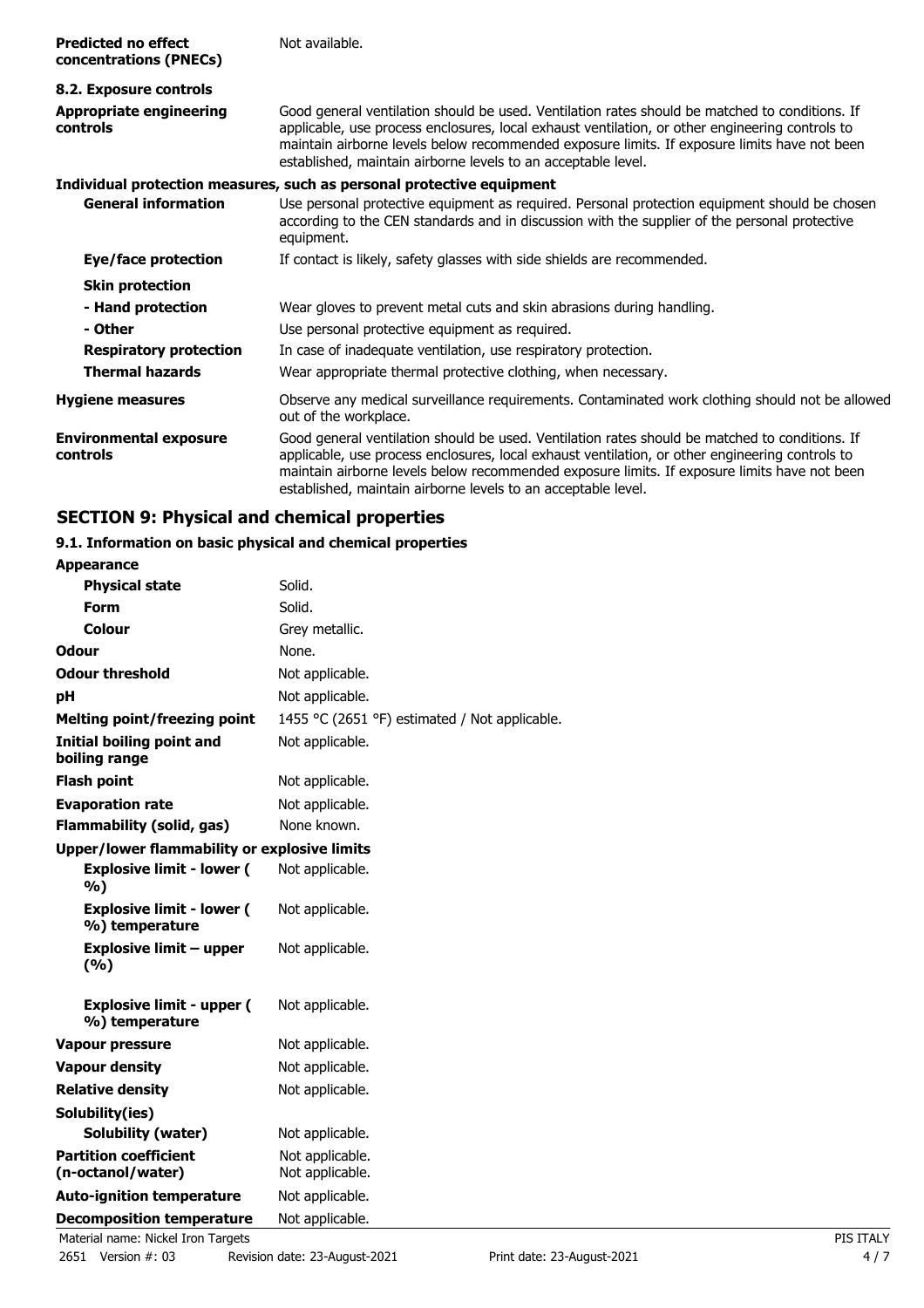| <b>Viscosity</b>            | Not applicable.      |
|-----------------------------|----------------------|
| <b>Explosive properties</b> | Not explosive.       |
| <b>Oxidising properties</b> | Not oxidising.       |
| 9.2. Other information      |                      |
| <b>Density</b>              | 8,90 g/cm3 estimated |
|                             |                      |

## **SECTION 10: Stability and reactivity**

| 10.1. Reactivity                            | The product is stable and non-reactive under normal conditions of use, storage and transport.                              |
|---------------------------------------------|----------------------------------------------------------------------------------------------------------------------------|
| 10.2. Chemical stability                    | Material is stable under normal conditions.                                                                                |
| 10.3. Possibility of hazardous<br>reactions | No dangerous reaction known under conditions of normal use.                                                                |
| 10.4. Conditions to avoid                   | Keep away from heat, hot surfaces, sparks, open flames and other ignition sources. Contact with<br>incompatible materials. |
| 10.5. Incompatible materials                | Strong acids.                                                                                                              |
| 10.6. Hazardous<br>decomposition products   | No hazardous decomposition products are known.                                                                             |

# **SECTION 11: Toxicological information**

**General information C**CCUPATION OCCUPATION EXPOSURE to the substance or mixture may cause adverse effects.

# **Information on likely routes of exposure Inhalation** Prolonged inhalation may be harmful. **Skin contact** May cause an allergic skin reaction. **Eye contact** Not likely, due to the form of the product. **Ingestion** Expected to be a low ingestion hazard. **Symptoms** May cause respiratory irritation. May cause an allergic skin reaction. Dermatitis. Rash.

#### **11.1. Information on toxicological effects**

| <b>Acute toxicity</b>                | None known.                                                   |                                     |
|--------------------------------------|---------------------------------------------------------------|-------------------------------------|
| <b>Skin corrosion/irritation</b>     | May cause skin irritation.                                    |                                     |
| Serious eye damage/eye<br>irritation | Not likely, due to the form of the product.                   |                                     |
| <b>Respiratory sensitisation</b>     | Not a respiratory sensitizer.                                 |                                     |
| <b>Skin sensitisation</b>            | May cause an allergic skin reaction.                          |                                     |
| <b>Germ cell mutagenicity</b>        | Not classified.                                               |                                     |
| Carcinogenicity                      | Suspected of causing cancer.                                  |                                     |
|                                      | <b>IARC Monographs. Overall Evaluation of Carcinogenicity</b> |                                     |
|                                      | NICKEL POWDER; [PARTICLE DIAMETER < 1MM]                      | 2B Possibly carcinogenic to humans. |

## (CAS 7440-02-0) **Reproductive toxicity** Not classified.

| Specific target organ toxicity | Not classified. |  |
|--------------------------------|-----------------|--|
| - single exposure              |                 |  |

#### **Specific target organ toxicity - repeated exposure** May cause damage to organs through prolonged or repeated exposure.

| <b>Aspiration hazard</b> | Not an aspiration hazard. |  |
|--------------------------|---------------------------|--|
| Mixture versus substance | No information available  |  |

| Mixture versus substance | <u>No information available</u> |
|--------------------------|---------------------------------|
| <b>information</b>       |                                 |

# **Other information** Not available.

# **SECTION 12: Ecological information**

**12.1. Toxicity** Based on available data, the classification criteria are not met for hazardous to the aquatic environment. **Product Contract Product Contract Product** Species **Species Test Results** Nickel Iron Targets

| <b>Aquatic</b> |             |
|----------------|-------------|
| Acute          |             |
| Fish           | <b>LC50</b> |
|                |             |

Fish 6,0706 mg/l, 4 days estimated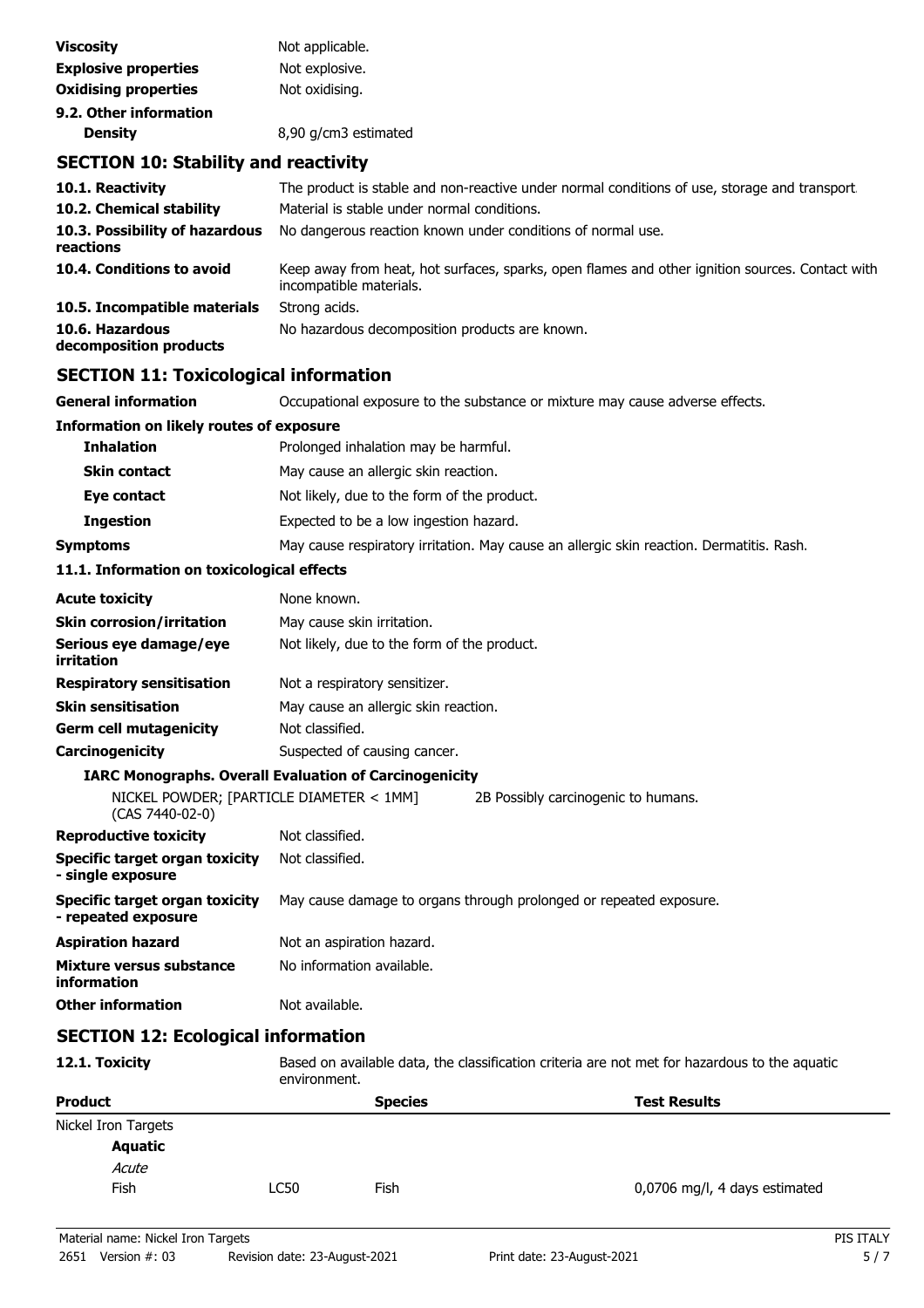| <b>Components</b>                                         |                                                                              | <b>Species</b>                                                                                                                                                                             | <b>Test Results</b> |
|-----------------------------------------------------------|------------------------------------------------------------------------------|--------------------------------------------------------------------------------------------------------------------------------------------------------------------------------------------|---------------------|
| NICKEL POWDER; [PARTICLE DIAMETER < 1MM] (CAS 7440-02-0)  |                                                                              |                                                                                                                                                                                            |                     |
| Aquatic                                                   |                                                                              |                                                                                                                                                                                            |                     |
| Acute                                                     |                                                                              |                                                                                                                                                                                            |                     |
| <b>Fish</b>                                               | LC50                                                                         | Rainbow trout, donaldson trout<br>(Oncorhynchus mykiss)                                                                                                                                    | $0,06$ mg/l, 4 days |
| 12.2. Persistence and<br>degradability                    | No data is available on the degradability of any ingredients in the mixture. |                                                                                                                                                                                            |                     |
| 12.3. Bioaccumulative<br>potential                        | No data available.                                                           |                                                                                                                                                                                            |                     |
| <b>Partition coefficient</b><br>n-octanol/water (log Kow) | Not applicable.                                                              |                                                                                                                                                                                            |                     |
| <b>Bioconcentration factor (BCF)</b>                      | Not available.                                                               |                                                                                                                                                                                            |                     |
| 12.4. Mobility in soil                                    | No data available.                                                           |                                                                                                                                                                                            |                     |
| 12.5. Results of PBT and<br><b>vPvB</b> assessment        |                                                                              | Not a PBT or vPvB substance or mixture.                                                                                                                                                    |                     |
| 12.6. Other adverse effects                               |                                                                              | No other adverse environmental effects (e.g. ozone depletion, photochemical ozone creation<br>potential, endocrine disruption, global warming potential) are expected from this component. |                     |

## **SECTION 13: Disposal considerations**

#### **13.1. Waste treatment methods**

| <b>Residual waste</b>                  | Dispose of in accordance with local regulations. Empty containers or liners may retain some product<br>residues. This material and its container must be disposed of in a safe manner (see: Disposal<br>instructions). |
|----------------------------------------|------------------------------------------------------------------------------------------------------------------------------------------------------------------------------------------------------------------------|
| <b>Contaminated packaging</b>          | Since emptied containers may retain product residue, follow label warnings even after container is<br>emptied. Empty containers should be taken to an approved waste handling site for recycling or<br>disposal.       |
| <b>EU waste code</b>                   | The Waste code should be assigned in discussion between the user, the producer and the waste<br>disposal company.                                                                                                      |
| <b>Disposal</b><br>methods/information | Collect and reclaim or dispose in sealed containers at licensed waste disposal site. Dispose of<br>contents/container in accordance with local/regional/national/international regulations.                            |
| <b>Special precautions</b>             | Dispose in accordance with all applicable regulations.                                                                                                                                                                 |

## **SECTION 14: Transport information**

#### **ADR**

14.1. - 14.6.: Not regulated as dangerous goods.

# **RID**

14.1. - 14.6.: Not regulated as dangerous goods.

#### **ADN**

14.1. - 14.6.: Not regulated as dangerous goods.

#### **IATA**

14.1. - 14.6.: Not regulated as dangerous goods.

#### **IMDG**

14.1. - 14.6.: Not regulated as dangerous goods.

## **SECTION 15: Regulatory information**

#### **15.1. Safety, health and environmental regulations/legislation specific for the substance or mixture**

# **EU regulations**

**Regulation (EC) No. 1005/2009 on substances that deplete the ozone layer, Annex I and II, as amended** Not listed.

#### **Regulation (EU) 2019/1021 On persistent organic pollutants (recast), as amended** Not listed.

**Regulation (EU) No. 649/2012 concerning the export and import of dangerous chemicals, Annex I, Part 1 as amended**

Not listed.

**Regulation (EU) No. 649/2012 concerning the export and import of dangerous chemicals, Annex I, Part 2 as amended**

#### Not listed.